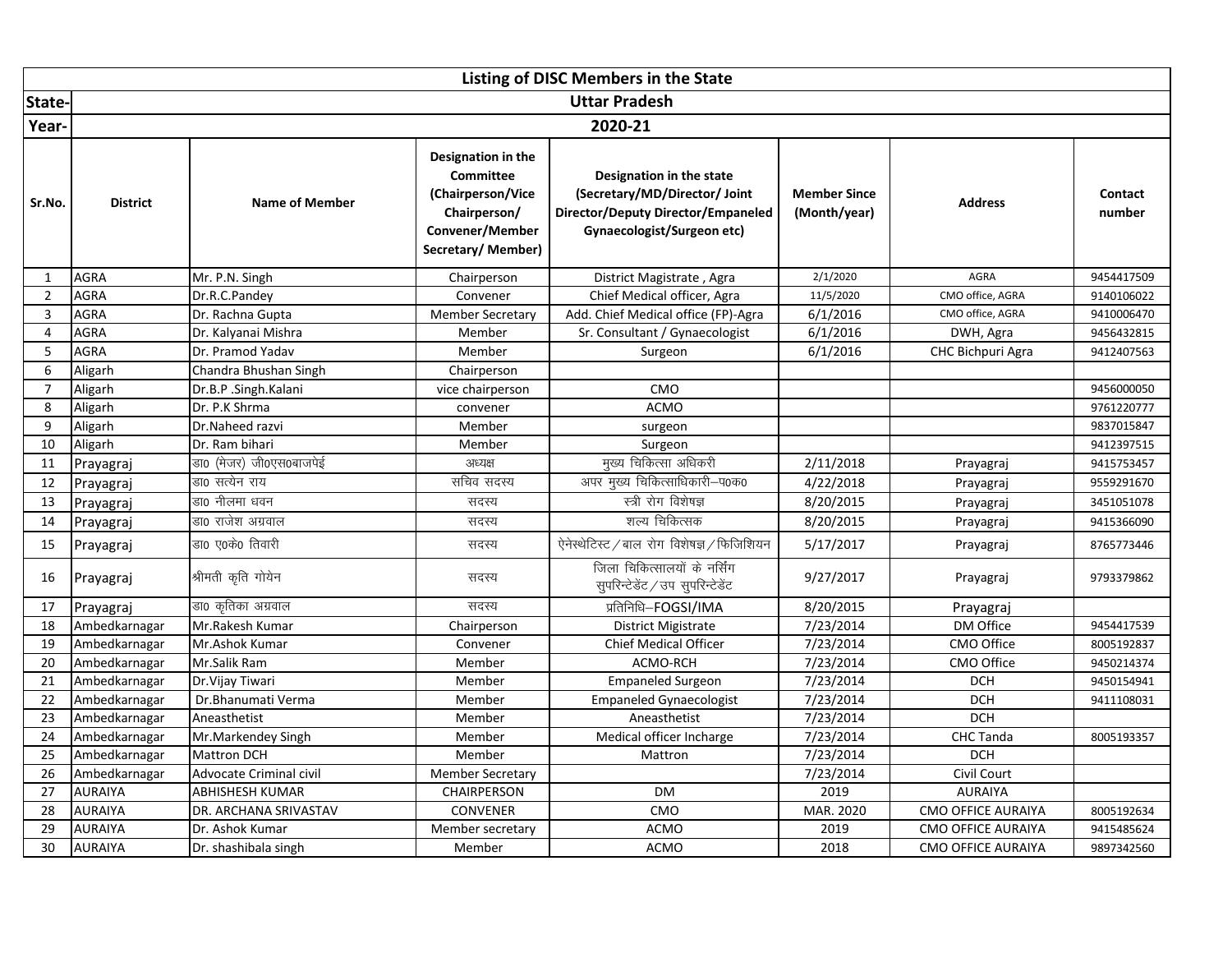| 31 | Azamgarh        | Sri Nagendra Prasad Singh  | Chairperson              | <b>District Magistrate</b>                                       | 28.07.2018         | Office District Magistrate,<br>Azamgarh |             |
|----|-----------------|----------------------------|--------------------------|------------------------------------------------------------------|--------------------|-----------------------------------------|-------------|
| 32 | Azamgarh        | Dr A. K. Mishra            | Convener                 | <b>Chief Medical Officer</b>                                     | 26.03.2019         | CMO Office, Azamgarh                    |             |
| 33 | Azamgarh        | Dr Sanjay Kumar            | <b>Member Secretarty</b> | <b>ACMO</b>                                                      | 29.11.2016         | CMO Office, Azamgarh                    |             |
| 34 | Azamgarh        | Dr Aslam                   | Member                   | Gynaecologist                                                    | 29.11.2016         | DWH-Azamgarh                            |             |
| 35 | Azamgarh        | Dr Brajesh Patel           | Member                   | Surgeon                                                          | 29.11.2016         | CHC-Bilariyaganj                        |             |
| 36 | <b>Bagpat</b>   | DR R.K TANDAN              | <b>CONVENER</b>          | CMO                                                              | Jan-20             | <b>CMO OFFICE</b>                       | 7060263131  |
| 37 | <b>Bagpat</b>   | DR BHUJVEER SINGH          | <b>MEMBER</b>            | <b>ACMO</b>                                                      | Jun-18             | <b>CMO OFFICE</b>                       | 7300757455  |
| 38 | <b>Bagpat</b>   | <b>DR ANJUBALA</b>         | <b>MEMBER</b>            | <b>GYNAE</b>                                                     | Jun-18             | <b>CMO OFFICE</b>                       | 9837118757  |
| 39 | <b>Bagpat</b>   | DR. JITENDRA YADAV         | <b>MEMBER</b>            | <b>SURGEN</b>                                                    | <b>Jun-18</b>      | <b>CMO OFFICE</b>                       | 9719014796  |
| 40 | <b>Bahraich</b> | Shambhu kumar              | Chairperson              | <b>DM</b>                                                        | Feb-17             | DM office Bahraich                      | 9450017535  |
| 41 | Bahraich        | Dr.Suresh Singh            | Convener                 | CMO                                                              | Jul-17             | CMO office Bahraich                     | 9454455262  |
| 42 | <b>Bahraich</b> | Dr F R Malik               | member                   | Surgeon                                                          | Feb-17             | Male Hospital                           | 9415151944  |
| 43 | <b>Bahraich</b> | Dr Rabiya Sultana          | member                   | Gynaecologist                                                    | $Oct-19$           | Female Hospital                         | 6392053564  |
| 44 | Bahraich        | Dr. Yogita Jain            | member/Secretary         | Nodel-FP-QA                                                      | Oct-19             | CMO office Bahraich                     | 9450659158  |
| 45 | <b>Ballia</b>   | <b>District Magistrate</b> | Chairperson              | DM                                                               | 02/2020            | District Ballia                         |             |
| 46 | <b>Ballia</b>   | Dr. P.K. Mishra            | Converner                | CMO                                                              | 2019               | District Ballia                         | 9415184192  |
| 47 | <b>Ballia</b>   | Dr. V.K. Singh             | Member                   | Surgeon                                                          | 02/2016            | CHC Khejuri                             | 9450779728  |
| 48 | <b>Ballia</b>   | Dr. Sangam Singh           | Member                   | <b>DGO</b>                                                       | 02/2016            | <b>DWH</b>                              | 9918692499  |
| 49 | Balrampur       | Mr Krishna karunesh        | Chairperson              | District Magistrate                                              | 2018               | District Balrampur                      | 9454 470536 |
| 50 | Balrampur       | DR. Ghanshyam Singh        | Secretary                | CMO                                                              | 2017               | District Balrampur                      | 9415037014  |
| 51 | Balrampur       | DR. B. P. Singh            | Member                   | Nodal                                                            | 2016               | CMO office Balrampur                    | 9450021682  |
| 52 | Balrampur       | Dr R.K Singh               | Member                   | <b>Empaneled Gynaecologist</b>                                   | 2016               | <b>DWH Balrampur</b>                    | 9415188393  |
| 53 | Balrampur       | DR.R.P.Mishra              | Member                   | Surgeon                                                          | 2016               | <b>DCH Balrampur</b>                    | 9956424752  |
| 54 | Banda           | डा0 सन्तोष कुमार           | अध्यक्ष                  | मुख्य चिकित्सा अधिकरी                                            | मई 2017            | कार्यालय मुख्य चिकित्साधिकारी-बांदा     | 8005192640  |
| 55 | Banda           | डा0 आर एन प्रसाद           | सचिव सदस्य               | अपर मुख्य चिकित्साधिकारी-प0क0                                    | जून 2020           | कार्यालय मुख्य चिकित्साधिकारी-बांदा     | 9415143568  |
| 56 | <b>Banda</b>    | डा0 चारु गौतम              | सदस्य                    | स्त्री रोग विशेषज्ञ                                              | अप्रैल 2015        | जिला महिला चिकित्सालय-बांदा             | 9451434125  |
| 57 | Banda           | डा0 ए0के0 राजपूत           | सदस्य                    | ऐनेस्थेटिस्ट / बाल रोग विशेषज्ञ / फिजिशियन                       | मई 2015            | जिला चिकित्सालय-बांदा                   | 9450034428  |
| 58 | Banda           | डा0 सच्चिदानन्द मिश्रा     | सदस्य                    | जिला चिकित्सालयों के नर्सिंग सुपरिन्टेडेंट / उप<br>सुपरिन्टेडेंट | जुलाई 2016         | जिला चिकित्सालय-बांदा                   | 8005192743  |
| 59 | <b>Banda</b>    | रफीक नर्सिंग होम–बांदा     | सदस्य                    | प्रतिनिधि-FOGSI/IMA                                              | <u>अप्रैल 2015</u> | मर्दन नाका बांदा                        | 9415144044  |
| 60 | Barabanki       | Dr.Adarsh Singh            | CHAIRPERSON              | <b>DM</b>                                                        | Jun-19             | <b>BBK</b>                              | 8005192641  |
| 61 | Barabanki       | Dr.Ramesh Chandra          | <b>CONVENER</b>          | CMO                                                              | Jun-17             | <b>BBK</b>                              | 9839039896  |
| 62 | Barabanki       | Dr.Sanjay Babu             | <b>SECRETARY</b>         | <b>ACMO</b>                                                      | $May-20$           | <b>BBK</b>                              | 9569490480  |
| 63 | Barabanki       | Dr.Kishor                  | <b>MEMBER</b>            | <b>CMS</b>                                                       | Apr-16             | <b>BBK</b>                              | 9450920066  |
| 64 | Barabanki       | Dr.Ajeet Kr Singh          | MEMBER                   | <b>SURGEON</b>                                                   | May-14             | <b>BBK</b>                              | 9793273578  |
| 65 | Bareilly        | Sh. Nitesh Kumar           | Chairperson              | DM, Bareilly                                                     | <b>Dec-19</b>      | DM Residence, Bareilly                  |             |
| 66 | Bareilly        | Dr. V.K. Shukla            | Convener                 | CMO, Bareilly                                                    | Jul-18             | CMO Residence, Bareilly                 | 9456282443  |
| 67 | Bareilly        | Dr. Ranjan Gautam          | <b>Member Secretary</b>  | ACMO, FW, Bareilly                                               | <b>Dec-19</b>      | CMO campus, Bareilly                    | 9997164999  |
| 68 | <b>Bareilly</b> | Dr. Shashi Gupta           | Member                   | Sr. Consultant DWH, Bareilly                                     | Jul-18             | DWH, Bareilly                           | 9410429717  |
| 69 | Bareilly        | Dr. Abbas Ali Ansari       | Member                   | Dy. DLO/Surgeon, Bareilly                                        | Jul-18             | Jagatpur, Bareilly                      | 9719291723  |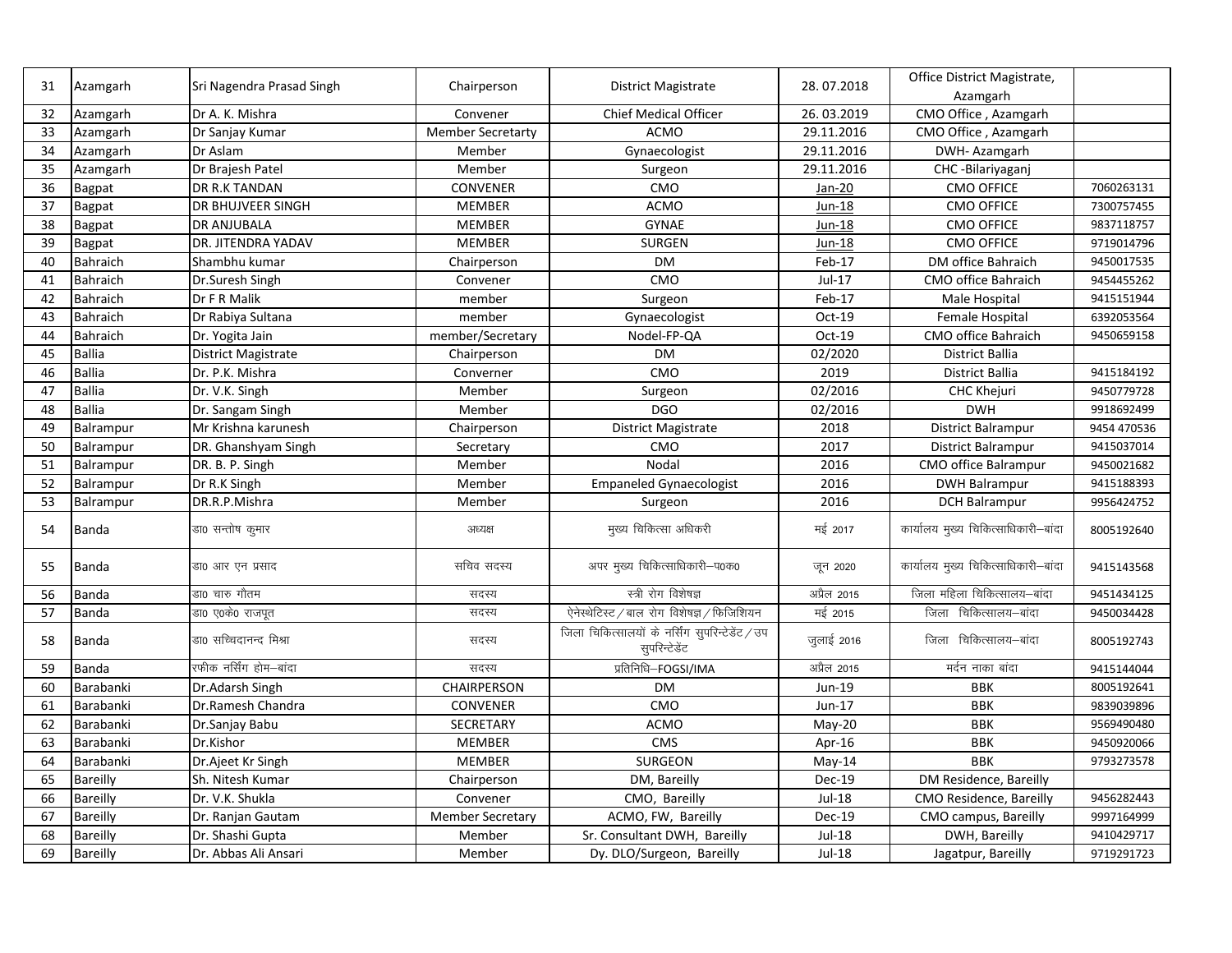| 70  | <b>Basti</b>  | Mr.ASHUTOSH NIRANJAN      | Chairperson                                   | <b>DM</b>                                     | 19-Oct                   | DM Office , Basti                              | 9454417528  |
|-----|---------------|---------------------------|-----------------------------------------------|-----------------------------------------------|--------------------------|------------------------------------------------|-------------|
| 71  | <b>Basti</b>  | DrJ.P.THRIPATHI           | Convener                                      | CMO                                           | 19-Dec                   | CMO Office, Basti                              | 8005192643  |
| 72  | <b>Basti</b>  | Dr.C.K.Verma              | <b>Member Secretary</b>                       | <b>ACMO</b>                                   | Sept.2017                | UIP Office, Basti                              | 9196020000  |
| 73  | <b>Basti</b>  | Dr.Mamta Rani             | Member                                        | Gynecologist                                  | Sept.2017                | Dist. Woman Hospital, Basti                    | 9415785607  |
| 74  | <b>Basti</b>  | Dr.V.K.Srivastava         | Member                                        | Sergion                                       | Sept.2017                | Dist. Hospital , Basti                         | 9415122207  |
| 75  | Bijnor        | Mr. K.P. Singh            | CDO                                           | Chairperson                                   | 2019-20                  | Vikas Bhawan, Bijnor                           | 1342262286  |
| 76  | Bijnor        | Dr. Vijay Kumar Yadav     | CMO                                           | Convener                                      | 2019-20                  | Cmo Office, Bijnor                             | 7839788043  |
| 77  | Bijnor        | Dr. Pramod Kumar Gupta    | ACMO-RCH                                      | <b>Secretary Member</b>                       | 2019-20                  | Cmo Office, Bijnor                             | 9412483491  |
| 78  | Bijnor        | Dr. Abha Varma            | CMS                                           | Member                                        | 2019-20                  | DWH Bijnor                                     | 9412216571  |
| 79  | Bijnor        | Dr. Gyan Chand            | <b>CMS</b>                                    | Member                                        | 2019-20                  | DCH, Bijnor                                    | 9212153396  |
| 80  | Budaun        | Mr. Kumar Prashant        | Chairperson                                   | <b>DM</b>                                     | $\overline{\phantom{a}}$ | <b>Budaun</b>                                  | 9454417525  |
| 81  | <b>Budaun</b> | Dr. Yash Pal Singh        | Member                                        | CMO                                           |                          | CMO Office District Budaun                     | 8005192645  |
| 82  | Budaun        | Dr. Pramod Kumar          | Member                                        | ACMO (RCH)                                    |                          | <b>CMO Office District Budaun</b>              | 8279713993  |
| 83  | Chitrakoot    | शेषमणि पाण्डेय            | अध्यक्ष                                       | जिलाधिकारी                                    | सितम्बर 2014             | कार्या0 जिलाधिकारी, चित्रकूट                   | 9454417532  |
| 84  | Chitrakoot    | डा0 विनोद कुमार यादव      | संयोजक                                        | मुख्य चिकित्सा अधिकारी                        | सितम्बर 2014             | कार्या0 मु0चि0अ0 चित्रकूट                      | 8005192648  |
| 85  | Chitrakoot    | डा0 ध्रुव कुमार           | सदस्य / सचिव                                  | उप मुख्य चिकित्साधिकारी आरसीएच                | सितम्बर 2014             | कार्या0 मृ0चि0अ0 चित्रकूट                      | 9140550227  |
| 86  | Chitrakoot    | डा0 आर0के0 चौरिहा         | सदस्य                                         | अपर मुख्य चिकित्साधिकारी / स्त्रीरोग विशेषज्ञ | <u>सितम्बर 2014</u>      | कार्या0 मु0चि0अ0 चित्रकूट                      | 9415182131  |
| 87  | Chitrakoot    | डा0 दीपेन्द्र सिंह        | सदस्य                                         | सर्जन                                         | सितम्बर 2014             | संयुक्त जिला चिकित्सालय,चित्रकूट               | 9415218435  |
| 88  | Amethi        | अरुण कुमार                | अध्यक्ष                                       | जिलाधिकारी                                    |                          | जिलाधिकारी आवास, गौरीगंज अमेठी                 | 9454418891  |
| 89  | Amethi        | प्रभुनाथ                  | सहअध्यक्ष                                     | मुख्य विकास अधिकारी                           |                          | मुख्य विकास अधिकारी आवास, गौरीगंज<br>अमेठी     | 9454465472  |
| 90  | Amethi        | डा0 राजेश मोहन श्रीवास्तव | उपाध्यक्ष                                     | मुख्य चिकित्साधिकारी                          | 8/5/2017                 | मुख्य चिकित्साधिकारी आवास भवन<br>गौरीगंज अमेठी | 9454455216  |
| 91  | Amethi        |                           |                                               | स्त्री रोग विशषज्ञ                            |                          |                                                |             |
| 92  | Amethi        | डा0 आर00के0 सक्सेना       | सदस्य                                         | स्त्री रोग विशषज्ञ                            | 15/10/2016               | सामु0 स्वा0 केन्द्र आवास, गौरीगंज              | 8948968969  |
| 93  | Amethi        | डा0 एस0के0 गोयल           | नोडल अधिकारी क्वालिटी<br>ऐसोरेन्स, सदस्य सचिव | अपर मुख्य चिकित्साधिकारी                      | 28/05/2018               | मुख्य चिकित्साधिकारी कार्यालय गौरीगंज<br>अमेठी | 9415046024  |
| 94  | Deoria        | <b>Amit Kishor</b>        | President                                     | <b>IAS</b>                                    | 2019-20                  | Deoria                                         | `9454417543 |
| 95  | Deoria        | Dr Alok Panday            | Convenar                                      | CMO                                           | 2019-20                  | Deoria                                         | 9415357974  |
| 96  | Deoria        | Dr. B.P.Singh             | <b>Member Secreatry</b>                       | Dy.CMO (RCH)                                  | 2019-20                  | CMO Office Deoria                              | 9415629563  |
| 97  | Deoria        | Dr. Alpana Rani Gupta     | Member                                        | Gynaecologist                                 | 2019-20                  | DWH, Deoria                                    | 9415341600  |
| 98  | Deoria        | Dr. Rakesh Kumar          | Member                                        | Surgeon                                       | 2019-20                  | DH, Deoria                                     | 9415381389  |
| 99  | Etah          | Sukhlal Bharti            | Chairperson                                   | <b>DM</b>                                     | April, 2017              | DM Office, Etah                                | 9454417514  |
| 100 | Etah          | Dr. Ajay Agrawal          | Convener                                      | CMO                                           | April, 2017              | CMO Office, Etah                               | 8005192862  |
| 101 | Etah          | Dr. R.N. Gupta            | <b>Member Secretary</b>                       | <b>ACMO</b>                                   | April, 2017              | CMO Office, Etah                               | 8006674368  |
| 102 | Etah          | Dr. Anita Kumari          | Member                                        | Gynaecologist                                 | April, 2017              | DWH, Etah                                      | 9737604648  |
| 103 | Etah          | Dr. R.N. Jindal           | Member                                        | Orthopaedic Surgeon                           | April, 2017              | DWH, Etah                                      | 9411231631  |
| 104 | Ayodhya       | Anuj Kumar Jha            | President                                     | District Magistrate                           | 2019                     | DM office                                      | 9454417541  |
| 105 | Ayodhya       | Dr Ghanshyam Singh        | Convenor                                      | CMO                                           | 2019                     | CMO office                                     | 8005192652  |
| 106 | Ayodhya       | Dr Ajay Mohan             | <b>Member Secretary</b>                       | <b>ACMO</b>                                   | 2019                     | CMO office                                     | 9450390159  |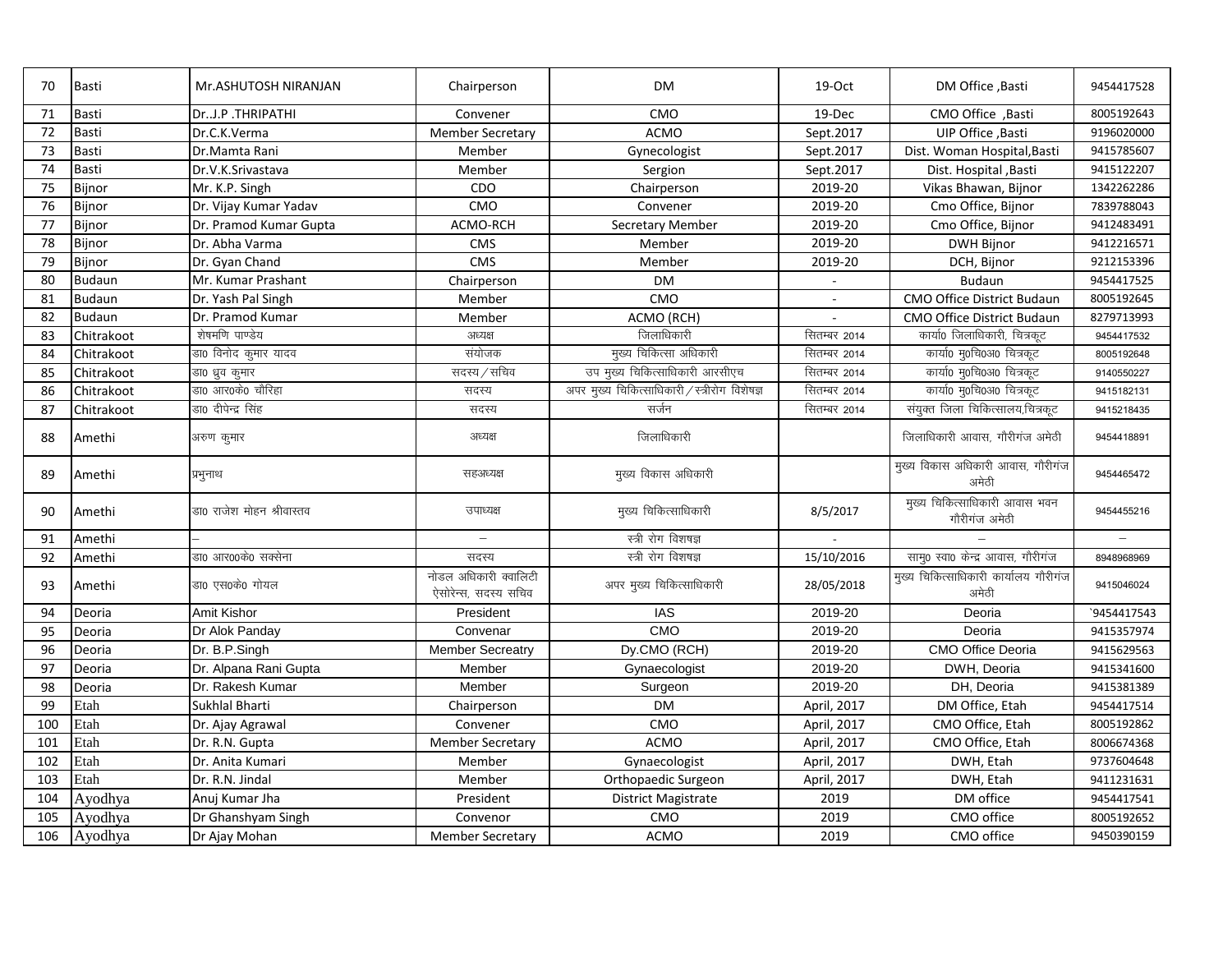| 107 | Ayodhya     | Dr Vineeta Rai          | Member                  | <b>DGO</b>                                                        | 2017                      | <b>DWH</b>                                             | 9415145951        |
|-----|-------------|-------------------------|-------------------------|-------------------------------------------------------------------|---------------------------|--------------------------------------------------------|-------------------|
| 108 | Ayodhya     | Dr S P Bansal           | Member                  | Surgeon                                                           | 2017                      | <b>Medical College</b>                                 | 9415332106        |
| 109 | Ayodhya     | Dr S K Shukla           | Member                  | Surgeon                                                           | 2017                      | <b>DWH</b>                                             | 8005192759        |
| 110 | Ayodhya     | Dr Vikas Agarwal        | Member                  | Paediatrics                                                       | 2017                      | <b>DWH</b>                                             |                   |
| 111 | Ayodhya     | Geeta Srivastava        | Member                  | Matron                                                            | 2017                      | <b>DWH</b>                                             |                   |
| 113 | Ayodhya     | Ms. Manvendra Singh-IAS | Chairperson             | <b>DM</b>                                                         | 2019                      | DM Office, Farrukhabad                                 | 9454417552        |
| 114 | Ayodhya     | Dr. Chandra Shekhar     | Convener                | CMO                                                               | 2019                      | CMO office, Farrukhabad                                | 9454455304        |
| 115 | Ayodhya     | Dr. Dalveer Singh       | <b>Member Secretary</b> | ACMO-FP Nodal                                                     | 2017                      | CMO office, Farrukhabad                                | 9412397007        |
| 116 | Farrukhabad | Dr. Krishna Boss        | Member                  | Gynaecologist (FP service provider LAP)                           | 2017                      | Dr. Ram Manohar Lohiya<br>Female Hospital, Farrukhabad | 9670820652        |
| 117 | Farrukhabad | Dr. Madhu Agrwal        | Member                  | naecologist (FP service provider Mini La                          | 2019                      | CHC Kaimganj, Farrukhabad                              | 9794197806        |
| 118 | Fatehpur    | Mr.Sanjeev Singh        | Chairperson             | <b>District Magistrate</b>                                        | Feb 2019 To Till<br>date  | Fatehpur                                               | 05180-224439      |
| 119 | Fatehpur    | Dr. Uma Kant Pandey     | Vice Chairperson        | <b>Chief Medical Officer</b>                                      | Sept 2018 to Till<br>date | Fatehpur                                               | 9838775740        |
| 120 | Fatehpur    | Dr. S.P Jauhari         | <b>Member Secretary</b> | <b>ACMO RCH</b>                                                   | Jun 2019 To Till<br>date  | Fatehpur                                               | 7985401345        |
| 121 | Fatehpur    | Pushpa Gurnani          | Member                  | <b>DGO</b>                                                        | Up to Till date           | District Women Hospital<br>Fatehpur                    | 7570096339        |
| 122 | Fatehpur    | Dr. Ravi Anand          | Member                  | Surgeon                                                           | Up to Till date           | District Hospital Fatehpur                             | 8400226622        |
| 123 | Firozabad   | श्री चन्द्र विजय सिंह   | अध्यक्ष                 | जिलाधिकरी                                                         | जून 2019                  | सिविल लाईन फिरोजाबाद।                                  | 9454417510        |
| 124 | Firozabad   | डा0 एस0के0दीक्षित       | संयोजक                  | मुख्य चिकित्सा अधिकरी                                             | जनवरी 2017                | सिविल लाईन फिरोजाबाद।                                  | 9012089999        |
| 125 | Firozabad   | डा0 के0के0 गुप्ता       | सचिव सदस्य              | अपर मुख्य चिकित्साधिकारी-प0क0                                     | जून 2013                  | सिविल लाईन फिरोजाबाद।                                  | 9536093111        |
| 126 | Firozabad   | डा0 साधना रौठार         | सदस्य                   | स्त्री रोग विशेषज्ञ                                               | फरवरी 2017                | जिला महिला चिकित्सालय, फिरोजाबाद                       | 8005192704        |
| 127 | Firozabad   | डा0 राजवीर सिंह         | सदस्य                   | शल्य चिकित्सक                                                     | जनवरी 2015                | जिला चिकित्सालय, फिरोजाबाद।                            | 9412330834        |
| 128 | Firozabad   | डा0 आलोक कुमार          | सदस्य                   | ऐनेस्थेटिस्ट                                                      | जनवरी 2015                | जिला चिकित्सालय, फिरोजाबाद।                            | 9319201494        |
| 129 | Firozabad   | डा0 एल0के0 गुप्ता       | सदस्य                   | बाल रोग विशेषज्ञ                                                  | जनवरी 2015                | जिला चिकित्सालय, फिरोजाबाद।                            | 9917369900        |
| 130 | Firozabad   | डा0 मिली अग्रवाल        | सदस्य                   | प्राईवेट एकीडिट नर्सिग होम                                        | जनवरी 2015                | कमलेश नर्सिग होम फिरोजाबाद                             | 9997599945        |
| 131 | Firozabad   | श्रीमती सुमन कुशवाहा    | सदस्य                   | नर्सिग केंडर                                                      | जनवरी 2015                | जिला महिला चिकित्सालय, फिरोजाबाद                       |                   |
| 132 | Firozabad   | श्री प्रभात कुमार नगीना | सदस्य                   | जनपद स्तर डी0जी0सी0                                               | 25 जनवरी 2019             | बार काउन्सिल फिरोजाबाद                                 | $\qquad \qquad -$ |
| 133 | Firozabad   | श्री जफर आलम            | सदस्य                   | प्रतिनिधि-स्वयंसेवी संस्था / अभिप्रमाणित निजी<br>स्वास्थ्य संस्था | जनवरी 2015                | चाइल्ड लाइन फिरोजाबाद                                  | 9058207770        |
| 134 | Firozabad   | डा0 शिखा जैन            | सदस्य                   | प्रतिनिधि-FOGSI/IMA                                               | जनवरी 2017                | जैन नर्सिग हेाम फिरोजाबाद                              | 8954000104        |
| 135 | Ghaziabad   | Ajay Shakar pandey      | President               | D.M.                                                              | August, 17                | Ghaziabad                                              | $\mathbf 0$       |
| 136 | Ghaziabad   | Dr. Narendra Gupta      | Convener                | Chief Medical Officer                                             | July,17                   | Ghaziabad                                              | 9454455188        |
| 137 | Ghaziabad   | Dr. Sanjay Aggarwal     | <b>Member Secretary</b> | v. Chief Medical Officer/Nodal Officer-C                          | April,17                  | Ghaziabad                                              | 9958665501        |
| 138 | Ghaziabad   | Dr. Deepa Tyagi         | Member                  | Chief Medical Superintendent(DWH)                                 | April,17                  | Ghaziabad                                              | 9810636857        |
| 139 | Ghaziabad   | Dr. G.P. Mathuria       | Member                  | Surgeon/MS- CHC Muradnagar                                        | January, 17               | Ghaziabad                                              | 9953123012        |
| 140 | Ghazipur    | Sri Om Prakesh Aarya    | Chairperson             | District Magistrate, Ghazipur                                     | 05.12.2019                | DM Office Ghazipur                                     | 9454417577        |
| 141 | Ghazipur    | Dr GC Mauriya           | Convener                | Chief Medical officer, Ghazipur                                   | 05.12.2016                | CMO office, Ghazipur                                   | 8005192658        |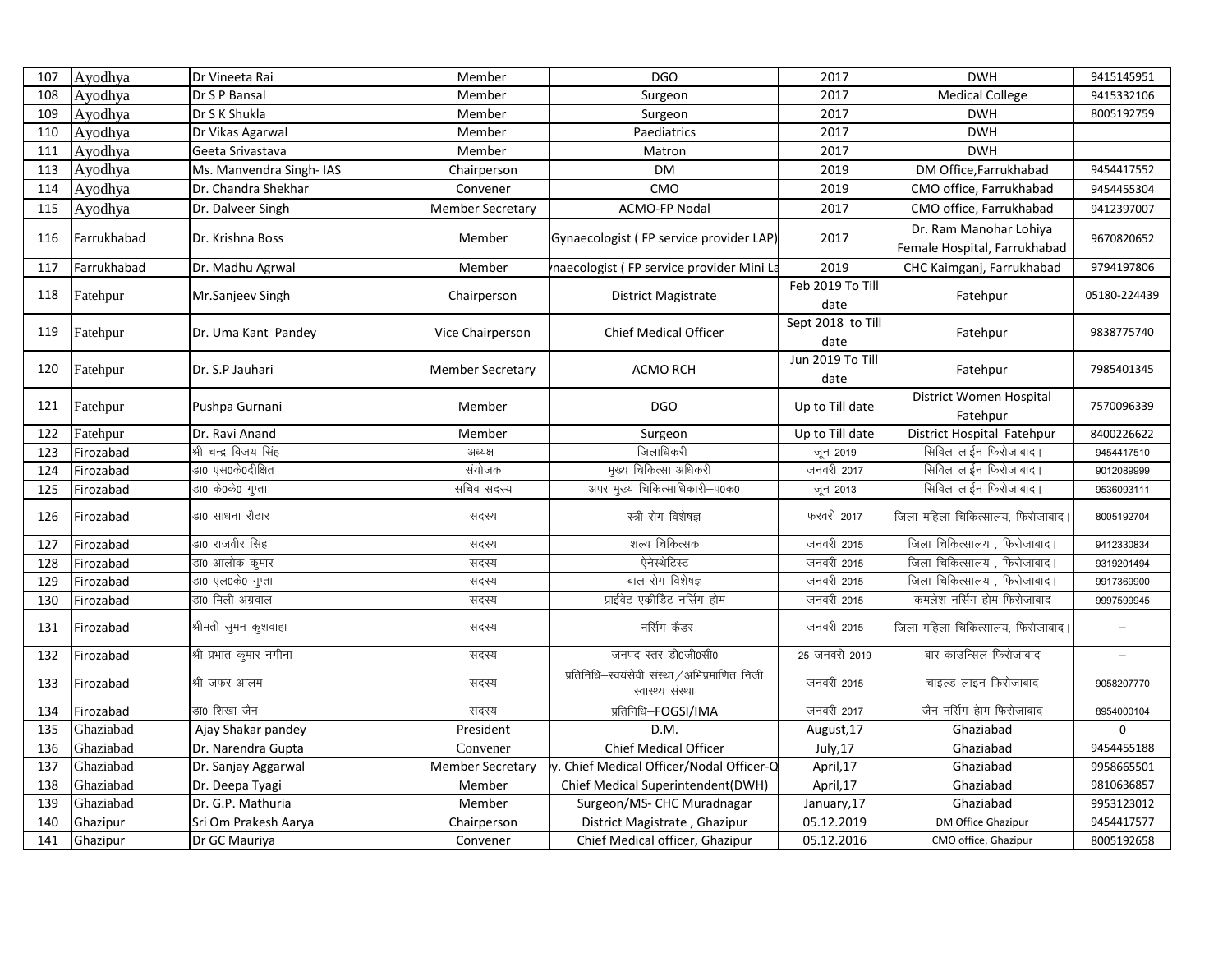| 142 | Ghazipur       | Dr KK Verma                 | <b>Member Secretary</b> | Add. Chief Medical office (FP)-Ghazipur | 05.12.2016    | CMO office, Ghazipur       | 9415974717 |
|-----|----------------|-----------------------------|-------------------------|-----------------------------------------|---------------|----------------------------|------------|
| 143 | Ghazipur       | Dr Vineeta Jaiswal          | Member                  | Sr. Consultant / Gynaecologist          | 05.12.2016    | DWH, Ghazipur              | 9415256068 |
| 144 | Ghazipur       | Dr Tanveen Afroj            | Member                  | Pedt. DH Ghazipur                       | 05.12.2016    | District Hospital Ghazipur | 9415830065 |
| 145 | Ghazipur       | Dr Rajni Rai                | Member                  | Pvt Accrediated Nurshing Home           | 05.12.2016    | Raj Nurshing Home Ghazipur | 9415231276 |
| 146 | Ghazipur       | Dr Surjeet Vishkarma        | Member                  | Nurshing Cadre Ghazipur                 | 05.12.2016    | DWH, Ghazipur              | 9453361800 |
| 147 | Ghazipur       | Smt Bacchi Devi             | Member                  | Distrtict Level DGC Ghazipur            | 05.12.2016    | District Hospital Ghazipur | 9450724708 |
| 148 | Ghazipur       | Dr Bawan Das                | Member                  | FOGGSI/IMA Ghazipur                     | 05.12.2016    | Ghazipur                   | 9415231276 |
| 149 | Ghazipur       | Dr Rajni Rai                | Member                  | NGO Ghazipur                            | 05.12.2016    | Raj Nurshing Home Ghazipur | 9415889191 |
| 150 | Gonda          | Dr. Nitin Bansal            | Chairman                | DM Gonda                                | 26/4/2018     | DM Gonda                   | 9454417537 |
| 151 | Gonda          | Dr.Madhu Gairola            | Convener                | CMO Gonda                               | 26/4/2018     | CMO Gonda                  | 8005192659 |
| 152 | Gonda          | Dr. Deepmala                | Member                  | Gynaecologist                           | 26/4/2018     | DWH, Gonda                 | 9415745314 |
| 153 | Gonda          | Dr. Gungan Bhatnagar        | Member                  | Gynaecologist                           | 26/4/2018     | DWH, Gonda                 |            |
| 154 | Gonda          | Dr. V.K.Gupta               | Member                  | Surgeon                                 | 26/4/2018     | DH, Gonda                  | 9839034964 |
| 155 | Gonda          | Dr.Malik Alamgir            | Member                  | Nodal QA Gonda                          | 26/4/2018     | CMO, Office, Gonda         | 9415327558 |
| 156 | Gorakhpur      | K.Vijayendra Pandiyan       | Chairman                | D.M                                     |               | D.M.Office Gorakhpur       | 9454417544 |
| 157 | Gorakhpur      | Dr. Srikant Tiwari          | Convener                | C.M.O                                   |               | C.M.O.Office. Gorakhpur    | 8005192660 |
| 158 | Gorakhpur      | Dr. Nand Kumar              | Secretary               | A.C.M.O./Nodal Quality Assurance        |               | C.M.O.Office. Gorakhpur    | 9450234442 |
| 159 | Gorakhpur      | Dr. Susma Sinha             | Member                  | Gynaecologist                           |               | <b>DWH Gorakhpur</b>       | 8738083386 |
| 160 | Gorakhpur      | Dr. Dhananjay Kumar         | Member                  | Surgeon                                 |               | CHC Pipraich               | 9415314596 |
| 161 | Hamirpur       | Gyaneshwar Tripathi         | Chairperson             |                                         | Nov-19        | <b>DM Hamirpur</b>         | 9839810000 |
| 162 | Hamirpur       | DR R.K Sachan               | Convener                |                                         | Dec-19        | <b>CMO Hamirpur</b>        | 8005192661 |
| 163 | Hamirpur       | Dr Ram Avtar                | <b>Member Secretary</b> |                                         | $Jan-15$      | RCH Nodal Hamirpur         | 9450143731 |
| 164 | Hamirpur       | DR Aasha Scahan             | Member                  |                                         | $Jan-15$      | Gynaecologist              | 9450855181 |
| 165 | Hamirpur       | Dr. Vinay Prakash           | Member                  |                                         | <b>Nov-16</b> | Surgeon                    | 9919817520 |
| 166 | Hamirpur       | Dr. Ashutosh Niranjan       | Member                  |                                         | Dec-18        | Child Spec                 | 7860073904 |
| 167 | Hamirpur       | Dr. P K Singh               | Member                  |                                         | Sep-19        | CMS DWH                    | 9451612453 |
| 168 | Hamirpur       | DR R T Benergy              | Member                  |                                         | Nov-16        | Anestetic DMH              | 9450128320 |
| 169 | Hamirpur       | <b>SMT Radha</b>            | Member                  |                                         | <b>Nov-19</b> | Mattren                    | 7985267833 |
| 170 | Hamirpur       | Rama sachan                 | Member                  |                                         | Oct-19        | <b>Staff Nurse</b>         | 9616829293 |
| 171 | Hamirpur       | <b>Farook Ahmed</b>         | Member                  |                                         | $Jan-15$      | Advocate Hamirpur          | 9935682251 |
| 172 | Hardoi         | Sri Pulkit Khare            | Chairman                | District Magistrate                     | <b>Dec 17</b> | DM Residence, Hardoi       | 9454417556 |
| 173 | Hardoi         | Dr. S.K.Rawat               | Convenor                | <b>Chief Medical Officer</b>            | June/2018     | Koyal Bagh Coloney, Hardoi | 9454455207 |
| 174 | Hardoi         | Dr.Swami Dayal              | Member Secretary        | Add. CMO, Hardoi                        | 2015          | Canal Road, Hardoi         |            |
| 175 | Hardoi         | Dr. Vishi Rawat             | Member                  | Gynae, DWH, Hardoi                      | Sep/2016      |                            | 8765530151 |
| 176 | Hardoi         | Dr.Ashok Priyadarshi        | Member                  | Surgeon, DH, Hardoi                     | Sep/2016      |                            | 9450377992 |
| 177 | <b>HATHRAS</b> | Mr. Praveen Kumar Lakshakar | Chairperson             | <b>DM</b>                               | 26.03.2018    | DM Office, Hathras         | 9454417515 |
| 178 | <b>HATHRAS</b> | Dr. Brijesh Rathor          | Convener                | CMO                                     | 21.08.2017    | CMO Office Hathras         | 8005192663 |
| 179 | <b>HATHRAS</b> | Dr. D.K. Agrawal            | <b>Member Secretary</b> | <b>ACMO</b>                             | 11.08.2016    | <b>CMO Office Hathras</b>  | 9412811504 |
| 180 | <b>HATHRAS</b> | Dr. Meenakshi Singh         | Member                  | Gynaecologist                           | 11.08.2016    | <b>CHC SADABAD</b>         | 9756909087 |
| 181 | <b>HATHRAS</b> | Dr. Ramlakhan Singh         | Member                  | Surgeon                                 | 01.04.2014    | <b>CHC Sadabad</b>         | 9319137387 |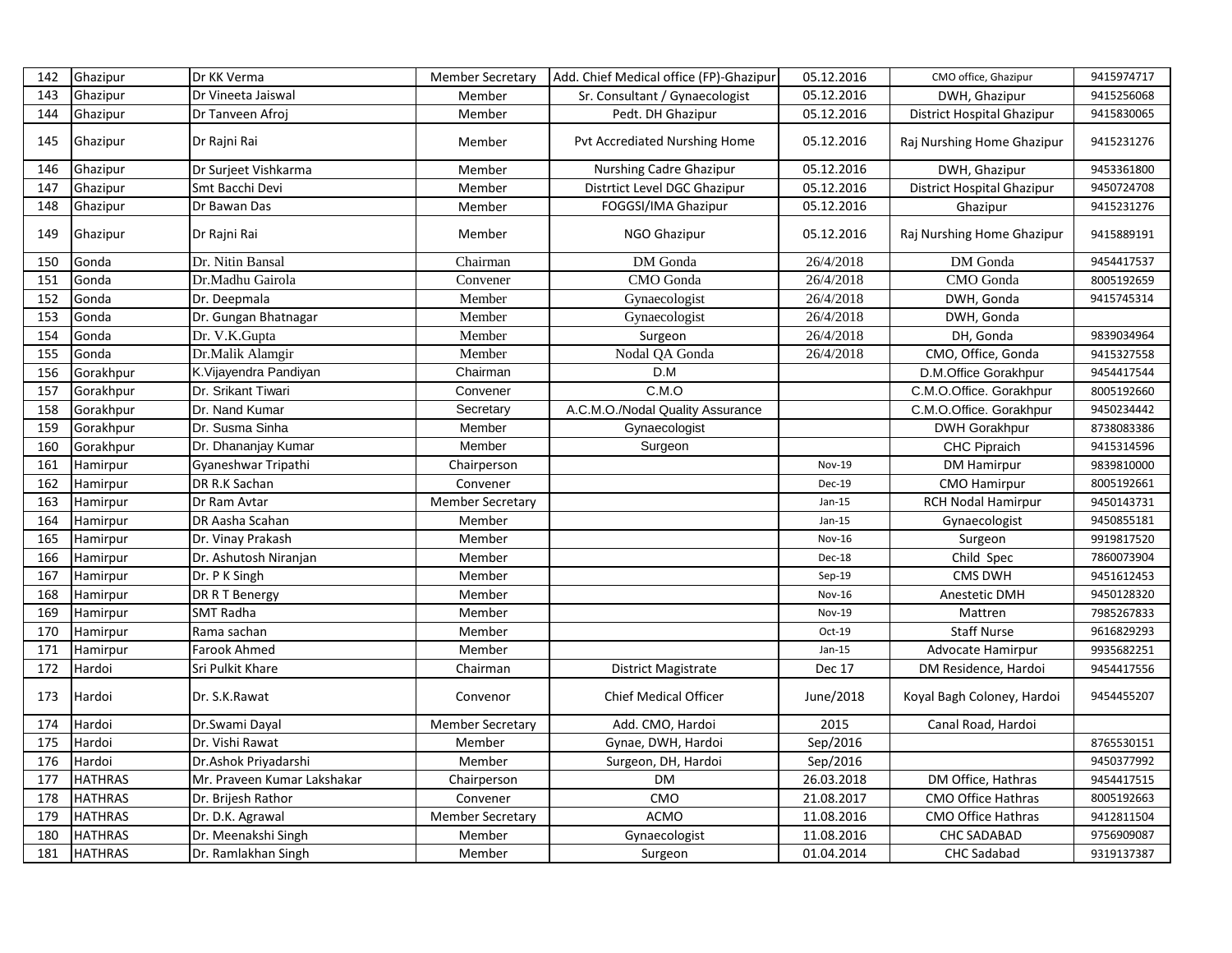| 182 | J P Nagar | Shri Umesh Mishra                       | Chair Person            | <b>District Megistrate</b> | March 2020    | Collectrate Office Amroha                                                            | 9454417571 |
|-----|-----------|-----------------------------------------|-------------------------|----------------------------|---------------|--------------------------------------------------------------------------------------|------------|
| 183 | J P Nagar | Dr Megh Singh                           | Convenere               | <b>CMO</b>                 | March 2020    | CMO Office Amroha                                                                    | 9412719250 |
| 184 | J P Nagar | Dr Hari Dutt Nemi                       | Secretary               | <b>ACMO</b>                | March 2020    | CMO Office Amroha                                                                    | 9412719250 |
| 185 | J P Nagar | Dr Pushp Lata Shammi                    | Member                  | Gynae/Lep                  | March 2020    | DCH Amroha                                                                           | 9457697107 |
| 186 | J P Nagar | Dr Pallavi Gangwar                      | Member                  | Female Medical Officer     | March 2020    | <b>CHC</b> Gajraula                                                                  | 9412719451 |
| 187 | Jalaun    | Dr.Manan Akhtar                         | Chairperson             | <b>DM</b>                  | $Jan-18$      | Urai-Jalaun                                                                          |            |
| 188 | Jalaun    | Dr. Alpana Bartariya                    | Vice Chairperson        | CMO                        | $Jan-18$      | Urai-Jalaun                                                                          |            |
| 189 | Jalaun    | Dr. A.k. Saxsena                        | Member                  | CMS                        | Jan-18        | Urai-DMH                                                                             |            |
| 190 | Jalaun    | Dr. Sunita Banaudha                     | Member                  | <b>CMS</b>                 | $Jan-18$      | Urai-DWH                                                                             |            |
| 191 | Jalaun    | Dr. B.M. Khair                          | Member                  | <b>ACMO</b>                | Jan-18        | Urai-Jalaun                                                                          |            |
| 192 | Jalaun    | Dr.P.C. Purohit                         | Member                  | <b>IIM President</b>       | Jun-18        | Urai-Jalaun                                                                          |            |
| 193 | Jalaun    | Dr. Sunil Kumar Agrawal                 | Member                  | Anesthetic                 | Jan-18        | Urai-DMH                                                                             |            |
| 194 | Jalaun    | Dr. Sanjiv Kumar Agrawal                | Member                  | Pediatric                  | Jan-18        | Urai-DMH                                                                             |            |
| 195 | Jalaun    | Dr. S.K Pal                             | Member                  | Pediatric                  | $Jan-18$      | Urai-DWH                                                                             |            |
| 196 | Jalaun    | MOIC Kalpi                              | Member                  | <b>MOIC</b>                | $Jan-18$      | CHC-Kalpi                                                                            |            |
| 197 | Jalaun    | MOIC Dakor, Pindari, Chiriya Rampura, K | Member                  | <b>MOIC</b>                | $Jan-18$      | CHC-Dakor, CHC-Pindari, PHC-<br>Chiriya, CHC Rampura, PHC -<br>Kuthaund, PHC- Babai. |            |
| 198 | Jalaun    | Dr. Anjana Gupta                        | Member                  | Private Doctor             | $Jan-18$      | Rajaram Kalawati Hospital Urai                                                       |            |
| 199 | Jalaun    | Dr. Mo Ahmad Riyaj                      | Member                  | DGC Vidhik Sell            | Jan-18        | Urai-Jalaun                                                                          |            |
| 200 | Jalaun    | Kamlesh Verma                           | Member                  | Metran                     | Jan-18        | DH-Urai                                                                              |            |
| 201 | Jalaun    | Vidya Devi                              | Member                  | Sister                     | $Jan-18$      | DWH-Urai                                                                             |            |
| 202 | Jalaun    | Pravin Jadaun                           | Member                  | <b>NGO</b>                 | $Jan-18$      | Urai-Jalaun                                                                          |            |
| 203 | Jaunpur   | Sh. Dinesh Kumar Singh                  | Chairperson             | <b>IAS</b>                 | 10/1/2019     | Jaunpur                                                                              | 9454417578 |
| 204 | Jaunpur   | Dr. Ram ji Panday                       | Convener                | <b>MBBS</b>                | 6/6/2018      | Jaunpur                                                                              | 8005192665 |
| 205 | Jaunpur   | Dr. Rajeev Yadav                        | Secretary               | <b>MBBS</b>                | 10/30/2017    | Jaunpur                                                                              | 9415621736 |
| 206 | Jaunpur   | Dr. R.S. Saroj                          | Member                  | <b>MS</b> Surgon           | 7/25/2017     | Jaunpur                                                                              | 7007724326 |
| 207 | Jaunpur   | Dr. R.K. Gupta                          | Member                  | <b>DGO</b>                 | 7/25/2017     | Jaunpur                                                                              | 9919202190 |
| 208 | Kannauj   | Mr. Rakesh Kumar Mishra                 | Chairperson             | <b>DM</b>                  | Feb-20        | DM Office                                                                            | 9454417555 |
| 209 | Kannauj   | Dr. Krishna Swaroop                     | Co-ordinator            | CMO                        | $Oct-17$      | CMO Office, Kannauj                                                                  | 9839030075 |
| 210 | Kannauj   | Dr. K.C. Rai                            | <b>Secretary Member</b> | <b>ACMO</b>                | <b>Nov-16</b> | CMO Office, Kannauj                                                                  | 9044957044 |
| 211 | Kannauj   | Dr. Manpreet Kaur                       | Member                  | Gynaecologist              | $Nov-16$      | Combined District Hospital,<br>Kannauj                                               | 9935503503 |
| 212 | Kannaui   | Dr. S. K. Singh                         | Member                  | Surgeon                    | $Nov-16$      | Combined District Hospital,<br>Kannauj                                               | 9452433100 |
| 213 | Kannauj   | Dr. J. S. Randhawa                      | Member                  | Anesthetist                | $Nov-16$      | Combined District Hospital,<br>Kannauj                                               | 9919522702 |
| 214 | Kannauj   | Dr. Nitin Vaisya                        | Member                  | Pediatrician               | $Nov-16$      | Combined District Hospital,<br>Kannaui                                               | 9336843922 |
| 215 | Kannauj   | Ms. Gloria Rojlina                      | Member                  | Nurse                      | <b>Nov-16</b> | Combined District Hospital,<br>Kannauj                                               | 9450053753 |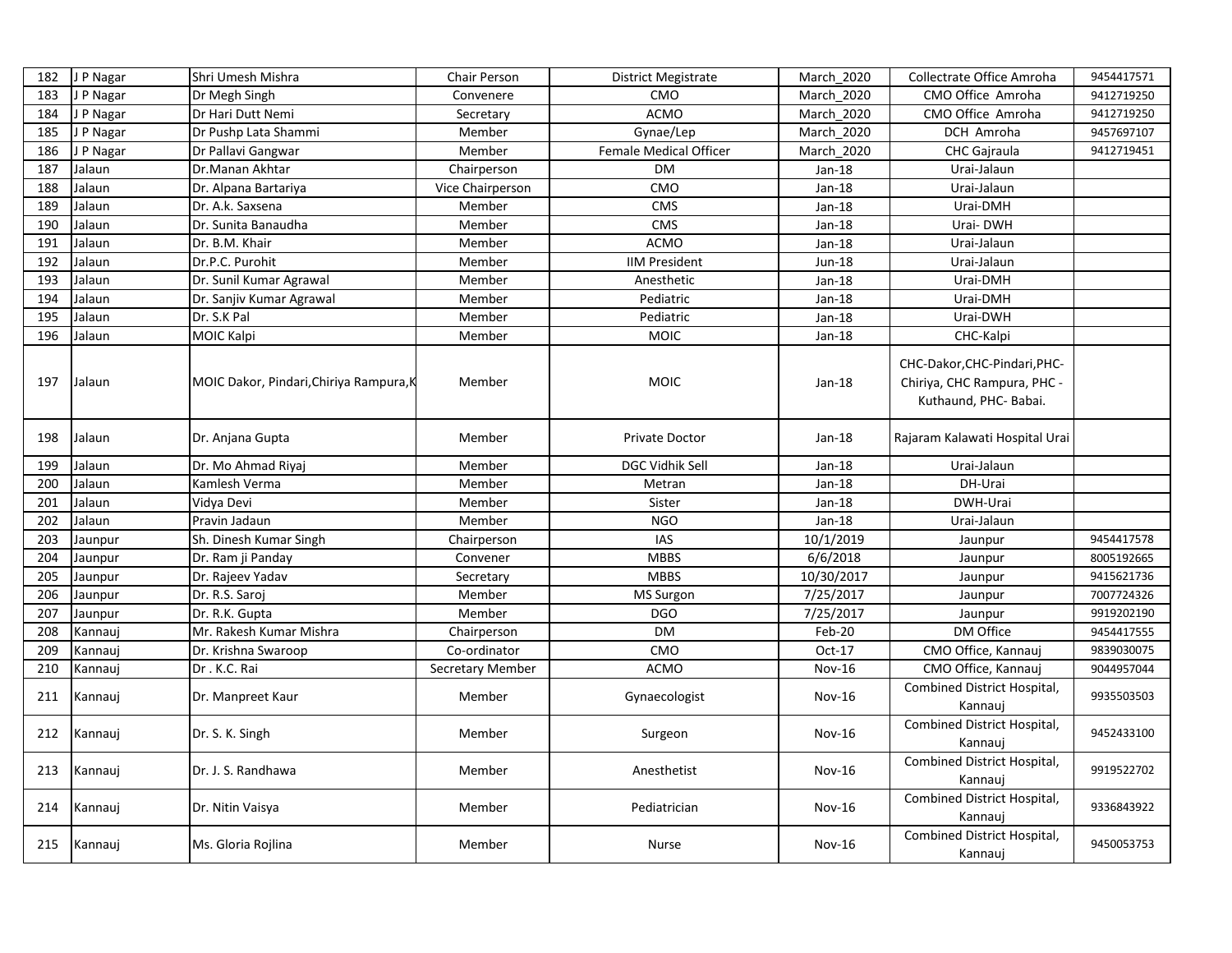| 216 | Kannauj           | Mr. Y.P.Singh                  | Member                   | Advocate                         | <b>Nov-16</b>         | District Court, Kannauj             | 9839251250   |
|-----|-------------------|--------------------------------|--------------------------|----------------------------------|-----------------------|-------------------------------------|--------------|
|     |                   |                                |                          |                                  |                       | Medical College, Tirwa,             |              |
| 217 | Kannauj           | Dr. Dileep Singh               | Member                   | <b>CMS Medical College</b>       | Nov-16                | Kannaui                             | 9415487268   |
| 218 | Kannauj           | Dr. Ajay Kumar                 | Member                   | MO, CHC Jalalabad                | <b>Nov-16</b>         | CHC Jalalabad, Kannauj              | 9335074072   |
| 219 | Kanpur Dehat      | Mr Rakesh Kumar Singh          | Chairperson              | D.M.                             | 2017 to til Date      | Kanpur Dehat Mati                   | 05111&271433 |
| 220 | Kanpur Dehat      | Dr Rajesh Katiyar              | Convener                 | <b>CMO</b>                       | uvery 2020 to till Da | Kanpur Dehat Mati                   | 9454455311   |
| 221 | Kanpur Dehat      | Dr Geeta Yadav                 | Member                   | <b>DGO</b>                       | arch 2020 to till da  | DCH female Akbarpur                 | 9415066293   |
| 222 | Kanpur Dehat      | Dr Sandesh Katiyar             | Member                   | <b>Empaneled Surgeon</b>         | 2015 to till Date     | <b>APHC Aunha</b>                   | 9559777888   |
| 223 | Kaushambi         | Mr. Manish Kumar Verma         | Chairman                 | District Magistrate              | 17.06.2016            | Collectrate                         | 9454417519   |
| 224 | Kaushambi         | Mr. Indrasen Singh             | Vice Chairperson         | CDO                              | 22.11-2018            | Vikas Bhawan                        |              |
| 225 | Kaushambi         | Dr. P.N. Chaturvedi            | Coordinator              | <b>Chief Medical Officer</b>     | 17.06.2016            | CMO-Office                          | 9454455137   |
| 226 | Kaushambi         | Dr. Chavi Jauhari              | <b>Member Secrettary</b> | Dy. CMO                          | 20.12.2017            | CMO-Office                          | 9451374085   |
| 227 | Kaushambi         | Dr. Akhilesh                   | Member                   | <b>DGO</b>                       | 17.06.2016            | <b>DCH</b>                          | 9336322221   |
| 228 | Kaushambi         | Dr, V.k. Shukla                | Member                   | Surgeon                          |                       | Sirathu                             |              |
| 229 | <b>KUSHINAGAR</b> | Shree Bhupendra S. Chaudhary   | Chairperson              | DM                               | Apr-20                | Office Of DM                        | 9454417545   |
| 230 | <b>KUSHINAGAR</b> | Dr. Narendra Prasad Gupta      | Convenar                 | CMO                              | Dec-19                | Office Of CMO                       | 9454455382   |
| 231 | <b>KUSHINAGAR</b> | Dr. Sanjay Gupta               | <b>Member Secretary</b>  | Dy.CMO                           | $May-16$              | Office of CMO                       | 9415171727   |
| 232 | <b>KUSHINAGAR</b> | Dr. A. A. Khan                 | Member                   | Surgeon                          | Apr-16                | Office of CMO                       | 8340685547   |
| 233 | <b>KUSHINAGAR</b> | Dr. Neelkamal                  | Member                   | <b>LMO</b>                       | Dec-16                | CHC Kasia                           | 9454276926   |
| 234 | <b>LALITPUR</b>   | Shri Yogesh Kumar Shukl I.A.S. | अध्यक्ष                  | जिलाधिकारी                       | 9 माह                 | जिलाधिकारी ललितपुर                  | 9454417549   |
| 235 | <b>LALITPUR</b>   | Dr. Pratap Singh CMO           | उपाध्यक्ष                | मुख्य चिकित्सा अधिकारी           | 3.3 वर्ष              | मु0चि0अ0 कार्या0                    | 9415060292   |
| 236 | <b>LALITPUR</b>   | Dr.Ajay Bhale Nodal            | सचिव                     | अपर मुख्य चिकित्सा अधिकारी       | 5 वर्ष                | मु०चि०अ० कार्या0                    | 9450082613   |
| 237 | <b>LALITPUR</b>   | Dr. Geetanjali Gynecology      | सदस्य                    | प्रसूति रोग बिशेषज्ञ             | 7 वर्ष                | जिला महिला चिकि0                    | 8004515171   |
| 238 | <b>LALITPUR</b>   | Dr.D.K.Raj Surgeon             | सदस्य                    | वरिष्ठ परामर्शदाता               | 7 वर्ष                | जिला पुरूष चिकि0                    | 9415586740   |
| 239 | Mahoba            | Shri Avadesh Kumar Tiwari      | Chairperson              | <b>District Magistrate</b>       | February 2019         | Collectorate Mahoba                 | 9454417534   |
| 240 | Mahoba            | Dr Suman                       | Convenor                 | <b>Chief Medical Officer</b>     | May 2018              | <b>CMO Office Mahoba</b>            | 8005192679   |
| 241 | Mahoba            | Dr Surendra Prasad             | <b>Member Secretary</b>  | Addl. Chief Medical Officer (FP) | November 2016         | <b>CMO Office Mahoba</b>            | 9839627166   |
| 242 | Mahoba            | Dr S K Verma                   | Member                   | Gynecologist                     | November 2016         | District Hospital Mahoba            | 9415542312   |
| 243 | Mahoba            | Dr D K Sullere                 | Member                   | Surgeon                          | November 2016         | District Hospital Mahoba            | 9450271287   |
| 244 | Maharajganj       | Dr. Ujjwal Kumar               | Chairperson              | <b>DM</b>                        | $Oct-19$              | <b>Collector Office</b>             | 9454417546   |
| 245 | Maharajganj       | Dr. A.K.Srivastava             | Convener                 | CMO                              | Dec-19                | <b>Chief Medical Officer Office</b> | 8000519278   |
| 246 | Maharajganj       | Dr. Rajendra prasad            | <b>Member Secretary</b>  | <b>ACMO</b>                      | Apr- $16$             | <b>Chief Medical Officer Office</b> | 9452936809   |
| 247 | Maharajganj       | Dr. R.R. Rai                   | Member                   | Surgeon                          | Apr-16                | <b>District Combind Hospital</b>    | 9415824813   |
| 248 | Maharajganj       | Dr Neha Dwivedi                | Member                   | <b>LMO</b>                       | Oct-19                | <b>CHC Partawal</b>                 | 7897238888   |
| 249 | Mainpuri          | Sri Mahendra Bahadur Singh     | Chair Person             | <b>District Magistrate</b>       |                       | Collectrot, Mainpuri                | 9454417511   |
| 250 | Mainpuri          | Dr Ashok Kumar Pandey          | Convener                 | <b>CMO</b>                       |                       | CMO Office, Mainpuri                | 8005192680   |
| 251 | Mainpuri          | Dr G P Shukla                  | Sec. Member              | ACMO (RCH)                       |                       | CMO Office, Mainpuri                | 9838924060   |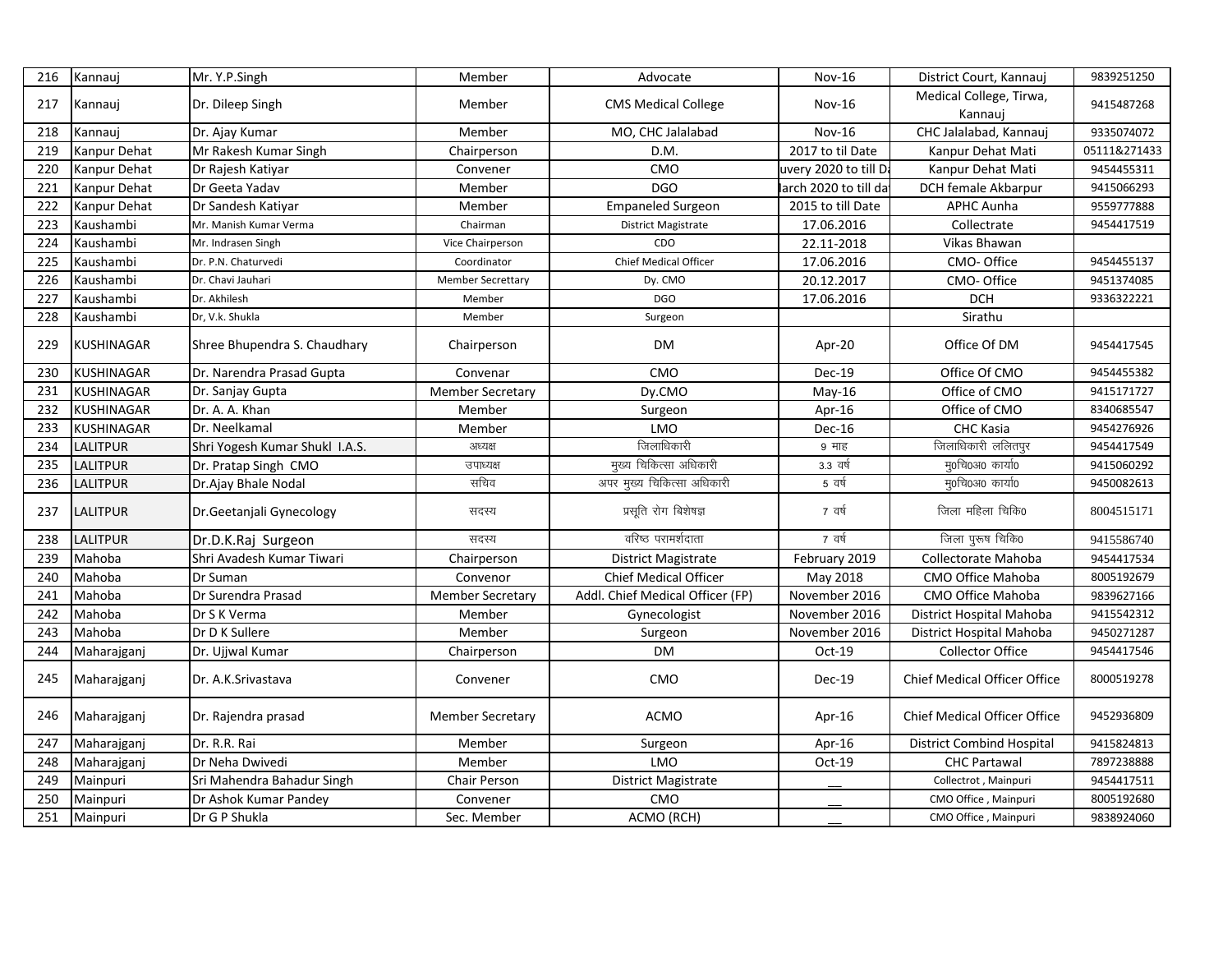| 252 | Mainpuri         | Dr Uma Chaudhary        | Gynee                   | Member                                                           |            | District Women Hospital,<br>Mainpuri             | 9458891833 |
|-----|------------------|-------------------------|-------------------------|------------------------------------------------------------------|------------|--------------------------------------------------|------------|
| 253 | Mainpuri         | Dr Gauray Pareek        | Surgen                  | Member                                                           |            | District Hospial, Mainpuri                       | 9458284421 |
| 254 | Mathura          | डॉ संजीव यादव           | अध्यक्ष                 | मुख्य चिकित्सा अधिकरी                                            |            | मुख्य चिकित्सा अधिकारी कार्यालय मथुरा            | 9935455334 |
| 255 | Mathura          | डा दिलीप जाटव           | सचिव सदस्य              | अपर मुख्य चिकित्साधिकारी-प0क0                                    |            | मुख्य चिकित्सा अधिकारी कार्यालय मथुरा            | 9837701429 |
| 256 | Mathura          | डॉ वर्षा तिवारी         | सदस्य                   | स्त्री रोग विशेषज्ञ                                              |            | बी0एल तिवारी मैमेरियल हॉस्पीटल मथुरा             | 9997188464 |
| 257 | Mathura          | डॉ वीरेन्द्र तिवारी     | सदस्य                   | शल्य चिकित्सक                                                    | 6/13/2016  | बी0एल तिवारी मैमेरियल हॉस्पीटल मथुरा             | 9897127444 |
| 258 | Mathura          | डॉ देवेन्द्र मोहन       | सदस्य                   | ऐनेस्थेटिस्ट / बाल रोग विशेषज्ञ / फिजिशियन                       |            | जिला चिकित्सालय, मथुरा                           | 9837061392 |
| 259 | Mathura          | विनीता दास              | सदस्य                   | जिला चिकित्सालयों के नर्सिंग सुपरिन्टेडेंट / उप<br>सुपरिन्टेडेंट |            | जिला चिकित्सालय, मथुरा                           | 9410226991 |
| 260 | Mathura          | डॉ शालिनी अग्रवाल       | सदस्य                   | प्रतिनिधि-FOGSI/IMA                                              |            | प्राईवेट हॉस्पीटल, मथुरा                         | 9837038481 |
| 261 | Meerut           | Anil Dhingara           | Chairperson             | <b>District Megistrate</b>                                       | 2017-18    | <b>DM Office Meerut</b>                          | 9454417566 |
| 262 | Meerut           | Dr.Rajkumar             | Convener                | <b>CMO</b>                                                       | 2017-18    | <b>CMO Office Meerut</b>                         | 9411022892 |
| 263 | Meerut           | Dr.Pooja Sharma         | <b>Member Secretary</b> | <b>ACMO</b>                                                      | 2017-18    | CMO Office Meerut                                | 9837023494 |
| 264 | Meerut           | Dr. Veer Singh          | Member                  | <b>Empaneled Surgeon</b>                                         | 2017-18    | <b>DWH Meerut</b>                                | 9759225815 |
| 265 | Meerut           | Dr.Ishwar Devi Batra    | Member                  | <b>Empaneled Gynaecologist</b>                                   | 2017-18    | <b>DWH Meerut</b>                                | 9997272454 |
| 266 | Mirzapur         | Sri. Sushil Kumar Patel | chairperson             | <b>DM</b>                                                        |            | Collectrate MZP                                  | 9454417567 |
| 267 | Mirzapur         | Dr.O.P.Tiwari           | Convenor                | CMO                                                              | 27.10.17   | CMO Office MZP                                   | 9454455171 |
| 268 | Mirzapur         | Dr.R.S.Ram              | Member secretary        | ACMO-RCH                                                         | 16.12.15   | CMO Office MZP                                   | 9838626313 |
| 269 | Mirzapur         | Dr. Sanjay Pandey       | Member                  | Surgeon                                                          | 07.06.17   | DWH-MZP                                          | 9451623007 |
| 270 | Mirzapur         | Dr.Manju Lata           | Member                  | MO-DWH                                                           | 16.07.16   | DWH-MZP                                          | 9450333675 |
| 271 | MORADABAD        | SRI RAKESH KUMAR        | CHAIRPERSON             | <b>DM</b>                                                        | $May-16$   | CIVIL LINES, MBD                                 | 9415906240 |
| 272 | MORADABAD        | DR M C GARG             | <b>CONVENER</b>         | CMO                                                              | 07.07.2017 | CIVIL LINES, MBD                                 | 8005192685 |
| 273 | MORADABAD        | <b>DR DEEPAK VERMA</b>  | <b>MEMBER SECRETARY</b> | <b>ACMO</b>                                                      | 01.05.2018 | CIVIL LINES, MBD                                 | 9012588380 |
| 274 | <b>MORADABAD</b> | DR G S MARTOLIA         | <b>MEMBER</b>           | <b>DYCMO</b>                                                     | 01.05.2018 | CIVIL LINES, MBD                                 | 9927259062 |
| 275 | MORADABAD        | DR V K GOYAL            | <b>MEMBER</b>           | <b>MS</b>                                                        | 26.04.2014 | CIVIL LINES, MBD                                 | 9412746110 |
| 276 | MORADABAD        | <b>DR SUNITA PANDEY</b> | <b>MEMBER</b>           | <b>GYNE</b>                                                      | 01.08.2015 | CIVIL LINES, MBD                                 | 9412746110 |
| 277 | Muzaffarnagar    | Dr Praveen Chopda       | Chairperson             | Chief Medical officer                                            | 9/23/2016  | CMO Office, Muzaffar Nagar                       | 9634092001 |
| 278 | Muzaffarnagar    | Dr. Amrit Bhambay       | Convener                | <b>CMS, District Women Hospital</b>                              | 9/23/2016  | District Women<br>Hospital, Muzaffar Nagar       | 9634092040 |
| 279 | Muzaffarnagar    | Dr. P.K Aggarwal        | Member                  | <b>CMS, District Male Hospital</b>                               | 9/23/2016  | District Male Hospital, Muzaffar<br>Nagar        | 9454455282 |
| 280 | Muzaffarnagar    | Dr O.P Singh            | Member                  | One Medical Anesthetist (DH)                                     | 9/23/2016  | <b>District MALE</b><br>Hospital, Muzaffar Nagar | 9897485077 |
| 281 | Muzaffarnagar    | Dr R.K Dabre            | Member                  | One Medical specialist(DH)                                       | 9/23/2016  | CMO Office, Muzaffar Nagar                       | 9412230368 |
| 282 | Muzaffarnagar    | Dr Abha Atray           | Member                  | One Medical Pediatrician (DH)                                    | 9/23/2016  | District Male Hospital, Muzaffar<br>Nagar        | 9719366414 |
| 283 | Muzaffarnagar    | Mrs M G Siddque         | Member                  | One Nursing cadre(DH)                                            | 9/23/2016  | District Male Hospital, Muzaffar<br>Nagar        | 8126548909 |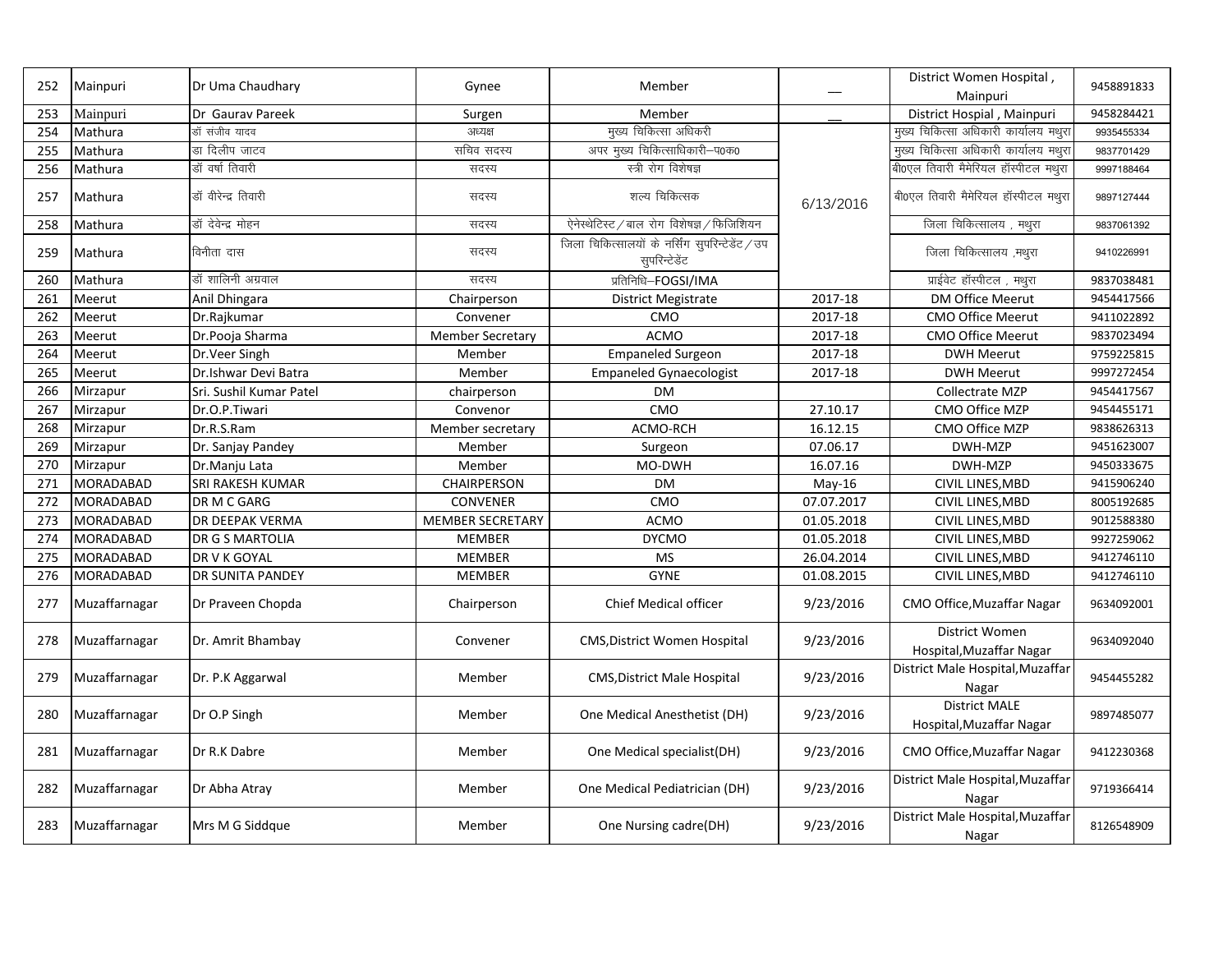| 284 | Muzaffarnagar    | Mrs Renu Luthra                   | Member                   | One Nursing cadre(DWH)                                            | 9/23/2016  | District Women<br>Hospital, Muzaffar Nagar          | 9358913151 |
|-----|------------------|-----------------------------------|--------------------------|-------------------------------------------------------------------|------------|-----------------------------------------------------|------------|
| 285 | Muzaffarnagar    | Dr Rajender Thakral               | Member                   | One Representative from Medical<br>professional bodies(IMA/FOGSI) | 9/23/2016  | Thakral Pathologist, Sadar<br>Bajar, Muzaffar Nagar | 9897007163 |
| 286 | Muzaffarnagar    | Dr. Sunil Kumar Aggarwal          | <b>Member Secretary</b>  | <b>ACMO</b>                                                       | 4/23/2018  | CMO Office, Muzaffar Nagar                          | 9411867413 |
| 287 | Muzaffarnagar    | Dr Rajeev Nigam                   | Member                   | <b>ACMO FP</b>                                                    | 1.1.2020   | CMO Office, Muzaffar Nagar                          |            |
| 288 | Pilibhit         | Vaibhav Srivastav                 | President                | <b>DM</b>                                                         | 2 years    | DM Residence Pilibhit                               |            |
| 289 | Pilibhit         | Dr.Seema Agrawal                  | Conviner                 | CMO                                                               | 2 years    | <b>CMO Residence</b>                                | 8126764842 |
| 290 | Pilibhit         | Dr.CM Chaturvedi                  | Secratery/Member         | ACMO-RCH                                                          | 5 years    | <b>Hospital Compound</b>                            | 9418287651 |
| 291 | Pilibhit         | Dr.PK Agrawal                     | Member                   | Surgeon                                                           | 5 years    | <b>Hospital Compound</b>                            | 9719110579 |
| 292 | Pilibhit         | Dr. Anita Chaurasia               | Member                   | Gynecologist                                                      | 4 years    | <b>Hospital Compound</b>                            | 9411494202 |
| 293 | Pratapgarh       | District Megistrate, Pratapgarh   | Chairperson              |                                                                   | 01.12.2016 | Collectorate Pratapgarh                             | 9454417520 |
| 294 | Pratapgarh       | Chief Medical Officer, Pratapgarh | Convener                 |                                                                   | 01.12.2016 | CMO, Office Pratapgarh                              | 6386685822 |
| 295 | Pratapgarh       | Dr. Neelima Sonkar                | Member                   | Gynaecologist                                                     | 01.12.2016 | Disterict Women Hospital<br>Pratapgarh              | 7755046669 |
| 296 | Pratapgarh       | Dr.R.C.Tripathi                   | Member                   |                                                                   | 01.12.2016 | Disterict Hospital Pratapgarh                       | 9919715275 |
| 297 | Pratapgarh       | ACMO, RCH Pratapgarh              | <b>Member Secretary</b>  | Surgeon                                                           | 01.12.2016 | CMO, Office Pratapgarh                              | 9415250283 |
| 298 | Raebareli        | Shubhra Saxena                    | Chairperson              | DM Raebareli                                                      | Mar-20     | Office of the DM Raebareli                          | 9454417559 |
| 299 | Raebareli        | Dr. Sanjay Kumar Sharma           | Convener                 | CMO Raebareli                                                     | Mar-20     | Office of the CMO Raebareli                         | 8005192689 |
| 300 | Raebareli        | Dr A K Chaudhry                   | Member                   | ACMO Raebareli                                                    | Jul-18     | Office of the CMO Raebareli                         | 9450369095 |
| 301 | Raebareli        | Dr. Renu Chaudhari                | Member                   | Gynaecologist                                                     | Aug-15     | Office of District Hospital<br>Female Raebareli     | 9839112777 |
| 302 | Raebareli        | Dr. J.K.Lal                       | Member                   | Surgeon D.H.Male                                                  | Jul-16     | Office of District Hospital Male<br>Raebareli       | 9415743241 |
| 303 | <b>RAMPUR</b>    | Mr. Aunjaneya Kumar Singh         | Chairperson              | <b>DM</b>                                                         | 02/2018    | Rampur                                              | 9454417573 |
| 304 | <b>RAMPUR</b>    | Dr. S.K. Sharma                   | Convener                 | CMO                                                               | 07/2017    | Rampur                                              | 9412287650 |
| 305 | <b>RAMPUR</b>    | Dr. R.K.Gangwaar                  | <b>Member Seecretary</b> | ACMO (RCH)                                                        | 06/2016    | Rampur                                              | 9927555565 |
| 306 | <b>RAMPUR</b>    | Dr. O.P.Arya                      | Member                   | ACMO(Nodal-FP)                                                    | 10/2017    | Rampur                                              | 9412124476 |
| 307 | RAMPUR           | Dr. Charu Dhall                   | Member                   | <b>MS</b>                                                         | 06/2016    | Rampur                                              | 9719291723 |
| 308 | <b>RAMPUR</b>    | Dr. Rajesh kumar                  | Member                   | <b>MS</b>                                                         | 08/2015    | Rampur                                              | 9415175648 |
| 309 | <b>RAMPUR</b>    | Dr. Prabha Rani                   | Member                   | <b>CMS</b>                                                        | 11/2019    | Rampur                                              | 7060971845 |
| 310 | Sant Kabir Nagar | Mr. Ravish Gupta                  | Chairperson              | D.M.                                                              | Apr-18     | District Collecterate Sant Kabir<br>Nagar           | 9454417529 |
| 311 | Sant Kabir Nagar | Dr. Hargovind Singh               | Convenor                 | CMO                                                               | 7/10/2017  | CMO Office Sant kabir nagar                         | 8005192919 |
| 312 | Sant Kabir Nagar | Dr.V. P. Pandey                   | <b>Member Secretary</b>  | <b>ACMO</b>                                                       | 10/1/2017  | CMO Office Sant kabir nagar                         | 9889902691 |
| 313 | Sant Kabir Nagar | Dr. Sanjeet Mishara               | Member                   | Surgeon                                                           | 8/1/2016   | CDH Sant Kabir Nagar                                | 9839460164 |
| 314 | Saharanpur       | Shri Akhilesh Singh               | Chairman                 | <b>District Magistrate</b>                                        | Feb-20     | Collectorate, Saharanpur                            | 9454417575 |
| 315 | Saharanpur       | Dr B.S.Sodhi                      | Convenor                 | Chief Medical Officer                                             | Dec-16     | CMO Office, Saharanpur                              | 8005192691 |
| 316 | Saharanpur       | Dr V.S.Pundeer                    | <b>Mamber Secretary</b>  | <b>ACMO-Family Planning</b>                                       | Apr-16     | CMO Office, Saharanpur                              | 9412668919 |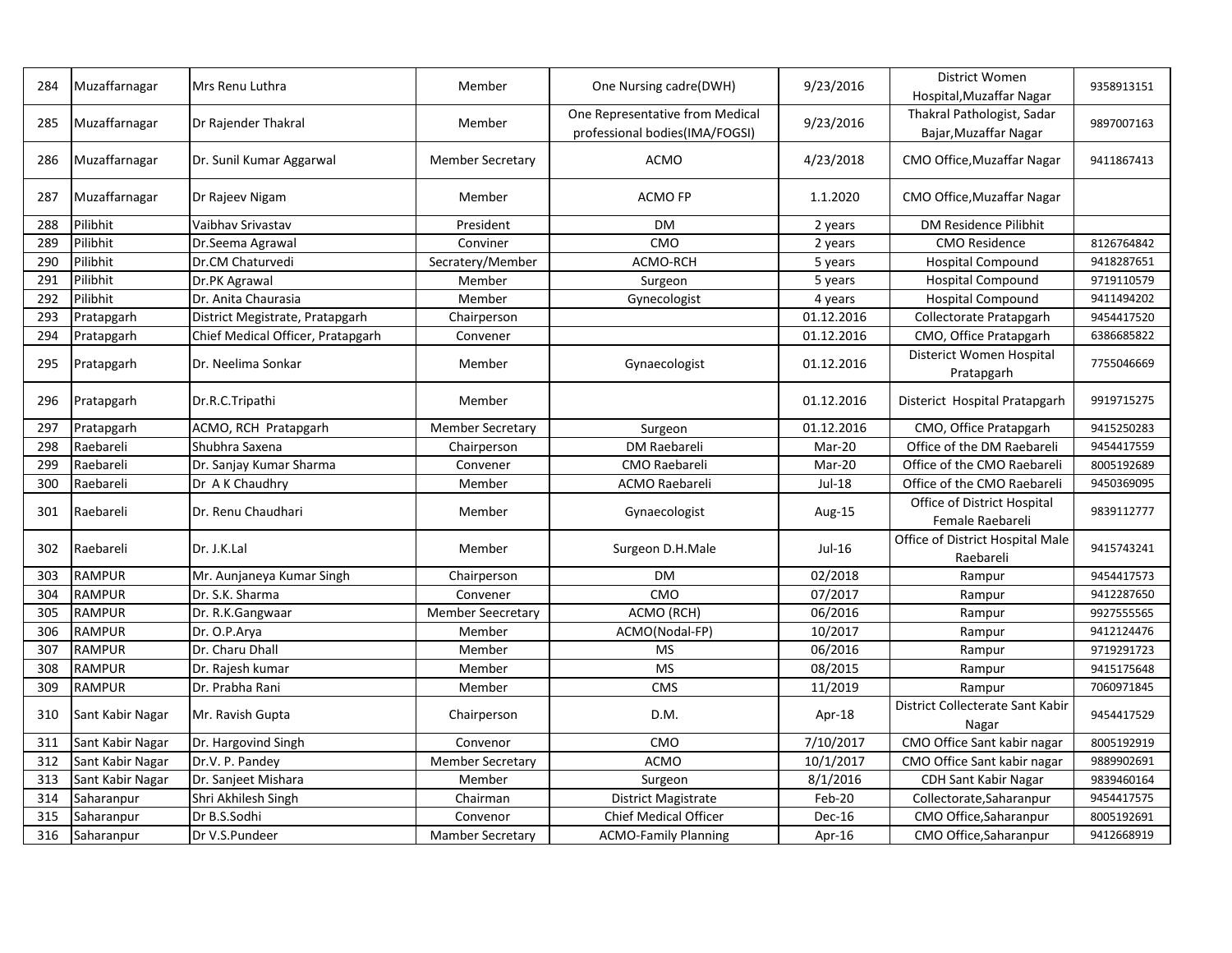| 317 | Saharanpur   | Dr Mamta Sodhi            | Member                  | Gynaecologist                     | Aug-16      | District Women<br>Hospital, Saharanpur             | 9675546764 |
|-----|--------------|---------------------------|-------------------------|-----------------------------------|-------------|----------------------------------------------------|------------|
| 318 | Saharanpur   | Dr Ramesh Chandra         | Member                  | Surgeon                           | Dec-16      | District Hospital, Saharanpur                      | 9412111921 |
| 319 | Sambhal      | Mr Avinash Krishn Singh   | Chairperson             | <b>District Magistrate</b>        | Sept'2018   | Collectrate Bahjoi District<br>Sambhal (UP)        | 9454416890 |
| 320 | Sambhal      | Dr Amita singh            | Convener                | <b>CMO</b>                        | July'2017   | CMO officer, CHC Bahjoi<br>District Sambhal(UP)    | 805193665  |
| 321 | Sambhal      | Dr Azfar Kamal            | <b>Member Secretary</b> | <b>ACMO</b>                       | Jan' 2019   | CMO officer, CHC Bahjoi<br>District Sambhal(UP)    | 9412151322 |
| 322 | Sambhal      | Dr Pradeep Agrawal        | Member                  | Surgeon                           | April' 2016 | <b>CHC Gunnaor District</b><br>Sambhal(UP)         | 9412121960 |
| 323 | Sambhal      | Dr Ranjna Singh           | Member                  | <b>Empaneled Gynaecologist</b>    | Sept'2017   | <b>DCH Sambhal District</b><br>Sambhal(UP)         | 9412449472 |
| 324 | Shahjahanpur | SHRI - Indra Vikram singh | president               | distt magistrate                  | 1/1/2017    | DM COMPOUND SPN                                    | 9454417527 |
| 325 | Shahjahanpur | DR. S.P. GAUTAM           | conveyner               | cheif medical officer             | 1/1/2017    | <b>CMO OFFICE SPN</b>                              | 8005192694 |
| 326 | Shahjahanpur | DR. SANJAY AGRWAL         | co conveyner            | additional cmo                    | 1/1/2017    | CMO OFFICE SPN                                     | 8005192898 |
| 327 | Shahjahanpur | <b>DR. RITU RASTOGI</b>   | member                  | obstetrics                        | 1/1/2017    | <b>DWH SPN</b>                                     | 9411026527 |
| 328 | Shahjahanpur | DR. MAHENDRA KUMAR        | member                  | surgeon                           | 1/1/2017    | DH SPN                                             | 9415051347 |
| 329 | Shahjahanpur | DR. SURESH KUMAR          | member                  | anaesthetic                       | 1/1/2017    | DH SPN                                             | 9936844441 |
| 330 | Shahjahanpur | DR. A. K. SINGH           | member                  | paediatrician                     | 1/1/2017    | DH SPN                                             | 7753933642 |
| 331 | Shahjahanpur | DR. VIKAS TANDON          | member                  | private accreditated nursing home | 1/1/2017    | <b>TONDAN NURSING</b>                              | 9415060367 |
| 332 | Shahjahanpur | MRS ROUTH KAUSHAL         | member                  | nursing cader                     | 1/1/2017    | <b>DWH SPN</b>                                     | 8545037525 |
| 333 | Shahjahanpur | SHRI RAJEEV MISHRA        | member                  | distt level d.g.c                 | 1/1/2017    | <b>JAJI CMPOUND SPN</b>                            | 9415035746 |
| 334 | Shahjahanpur | SHRI OMKAR MANISHI        | member                  | representative -ngo               | 1/1/2017    | <b>GHORAN TALAIYA SPN</b>                          | 9415528407 |
| 335 | Shahjahanpur | DR. YOGESH KAUL           | member                  | representative -ima               | 1/1/2017    | <b>FRIENDS COLONY SPN</b>                          | 9415119098 |
| 336 | Shamli       | Mrs Jasjeet kaur          | Chairperson             | I.A.S, District Magistrate        | 2/24/2020   | Shamli                                             | 9454416996 |
| 337 | Shamli       | Dr. Sanjay Bhatnagar      | Conveynor               | <b>Chief Medical Officer</b>      | 12/21/2018  | Shamli                                             | 9412204431 |
| 338 | Shamli       | Dr. Safal Kumar           | Member                  | ACMO FP                           | 10/7/2016   | Shamli                                             | 9837166453 |
| 339 | Shamli       | Dr. Anita Batra           | Member                  | Gynaecologist                     | 10/7/2016   | CHC Shamli                                         | 7417865826 |
| 340 | Shamli       | Dr. Jagmohan              | Member                  | Anaesthetist                      | 10/7/2016   | Shamli                                             | 8923204050 |
| 341 | Shamli       | <b>NA</b>                 | Member                  | Surgeon                           | <b>NA</b>   | <b>NA</b>                                          | <b>NA</b>  |
| 342 | Shrawasti    | Ms.Yashu Rustagi          | Chairperson             | D.M.(IAS)                         | $Sep-19$    | District Shrawasti                                 | 9454417538 |
| 343 | Shrawasti    | Dr.A.P.Bhargav            | Convener                | CMO                               | Jun-17      | <b>CMO Office Shrawasti</b>                        | 8005192695 |
| 344 | Shrawasti    | Dr.Rajat Singh            | Member                  | Surgeon                           | 16-Nov      | CHC Ikauna Shrawasti                               | 9936238005 |
| 345 | Shrawasti    | Dr. Ramgopal              | Member                  | Gynaecologist                     | 17-Sep      | DCH Bhinga Shrawasti                               | 9792730180 |
| 346 | Shrawasti    | Dr.Uday Nath              | <b>Member Secretary</b> | <b>ACMO</b>                       | 18-Jun      | CMO Office Shrawasti                               | 9919762926 |
| 347 | Sitapur      | डा0  आलोक वर्मा           | अध्यक्ष                 | मुख्य चिकित्सा अधिकरी             |             | मुख्य चिकित्साधिकारी आवास सिविल<br>लाइन्स सीतापुर। | 9935021393 |
| 348 | Sitapur      | डा0 सुरेन्द्र साही        | सचिव सदस्य              | अपर मुख्य चिकित्साधिकारी-प0क0     | 05/2014     | कार्यालय मुख्य चिकित्सा अधिकारी<br>सीतापुर।        | 9415157825 |
| 349 | Sitapur      | डा0 सुषमा कर्णवाल         | सदस्य                   | स्त्री रोग विशेषज्ञ               | 11/14       | जिला महिला चिकित्सालय सीतापुर।                     | 8005192797 |